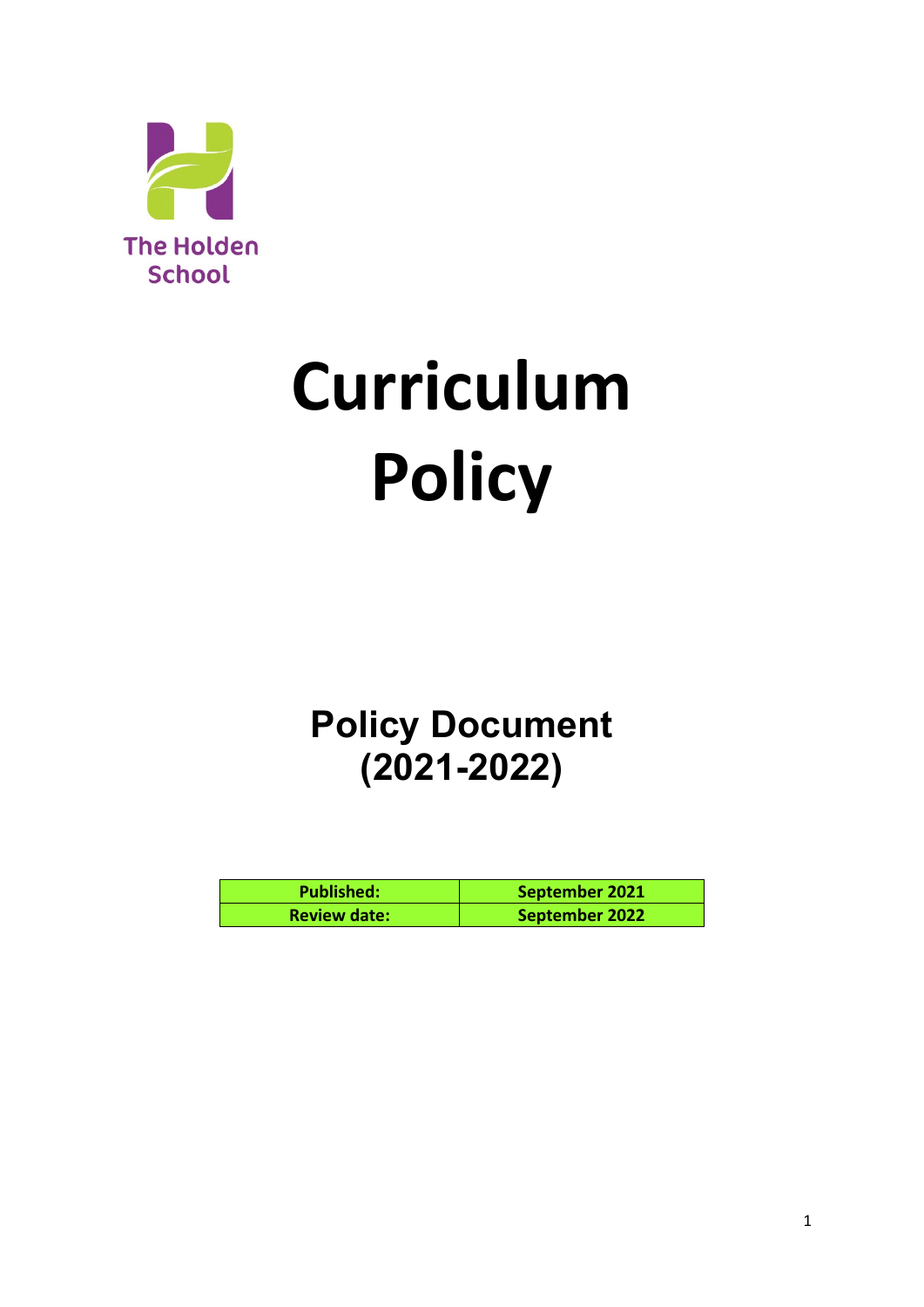# **Intent:**

#### Introduction

The Holden School is a Day School for pupils aged 4 to 16 who exhibit social, emotional and mental health and also with ASC. Pupils are placed from a wide range of local authorities and they all have an Educational Health and Care Plan. All of our pupils have experienced significant barriers to learning, due to either their developmental profile, negative life experiences, or both. Before joining our school many have been unable to access a schoolbased curriculum effectively, and many have experienced multiple placement breakdowns. As a result, pupils start their time at The Holden School with significant gaps in their learning, and all pupils are working below age-related expectations, many are working significantly below.

All pupils at The Holden School will have access to an education that is personalised, engaging and will encompass a purposeful and ambitious curriculum. We believe the word 'curriculum' should be interpreted in its widest meaning. It is every planned learning experience the pupils have as a member of the school, both learnt formally within a lesson and informally outside the classroom throughout the whole School day. It is all the planned activities that we organise in order to promote learning, personal growth and development. Teachers, Instructors and support structure these experiences to ensure that they have the most positive effect on the attainment, progress and personal development of all pupils. Our curriculum is supplemented by high quality enrichment activities curriculum e.g. Music, WN7, Twinkle House, Music for Young People, Carrington Stables, Applecast, Elysium.

The curriculum consists of all of the activities designed or encouraged within the school's organisational framework to promote the intellectual, personal, social, physical, therapeutic and cultural development of pupils. It includes the formal programme of lessons and the informal programme of enrichment activities. The curriculum is also designed to robustly ensure that pupils gain experiences in the following areas of learning linguistic, mathematical, scientific, technological, human and social, physical, aesthetic and creative as well as providing opportunities for therapeutic and spiritual, moral, social and cultural development (SMSC) and cultural capital.

All pupils who arrive at The Holden School have experienced disruption to their learning. Many have not attended formal education with consistency or for a considerable time. Pupils often arrive as reluctant readers and writers as well as experiencing emotional barriers to learning. It is essential that pupils are engaged into an ambitious curriculum that inspires them to achieve the best they can. Teaching at The Holden School is ambitious for all. Staff are aspirational for all pupils.

#### **AIMS:**

At The Holden School, we ensure access to the curriculum areas that are listed in the Independent School Standards (2019). In accordance with this, we undertake to provide a curriculum that meets the needs of each young person based on the terms of their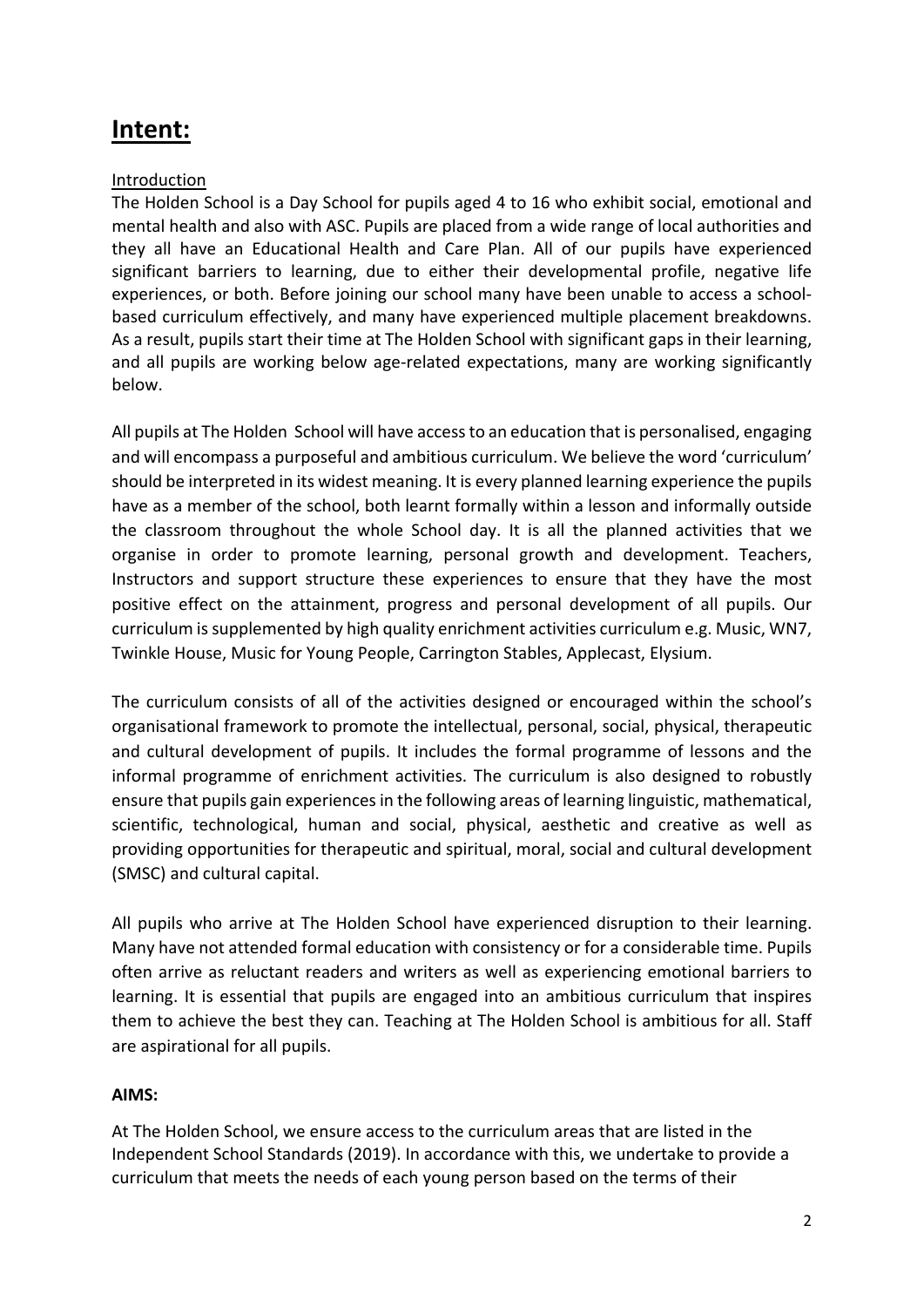Education, Health and Care Plan. Most of our young people receive full-time supervised education, in which they experience a curriculum that includes a range of linguistic, mathematical, scientific, technological, human, social, physical, aesthetic and creative aspects appropriate to their age, aptitude and stage of development. The overriding aim of the curriculum is to achieve the best possible outcomes for the young people in terms of individual learning, independence, personal growth and development.

Although we admit learners from as young as four years old, from day one our focus is on preparing them to leave us at age 16. Regardless of the age at which our pupils join us, our priority from the outset is to ensure they are ready for the next stage of their journey, be that work, additional education or an apprenticeship. Our curriculum, therefore, is designed to prepare our pupils for life in modern Britain, and to address any barriers to learning they experience as a result of their autism, social, emotional and mental health conditions, learning difficulties, additional diagnoses, or past experiences. We understand that at The Holden School the learning journey, personal circumstances and educational and personal outcomes for every pupil are entirely unique, and so our curriculum strives to provide pathways to vocational and academic qualifications that match the capacity and potential of each learner.

We aim to:

- Help young people to develop positive feelings of self-worth and confidence.
- Provide a broad and balanced curriculum, including a focus on independence skills that is inclusive and accessible to all
- Help prepare children and young people for the next stages in their life
- Deliver activities that provide suitable learning challenges, giving every young person the opportunity to experience success and achieve as much as possible.
- Devise individual approaches and interventions, in response to the curriculum, to match young people's diverse learning needs, interests and strengths.
- Teach young people to have an awareness of their own spiritual development, understand right from wrong and have an appreciation of British Values.
- Provide a curriculum that is free from partisan political views.

#### **Curriculum Design**

Our pupils require us to have an agile and reflexive approach to curriculum design. The need for our curriculum to be flexible, adaptable and robust enough to meet the ever changing demands of the modern world, and best prepare our pupils for a life within it, is the cornerstone of this policy, and our curriculum will also be shaped by and adapted to the needs of our diverse and changing pupil population.

As a specialist setting, all our pupils benefit from a personalised curriculum that is focused around each child having an Individualised Learning Plan. Underpinning this is our obligation to meet the specific individual needs outlined in each pupil's Education Health and Care Plan; these objectives are central to the evidence of learning we capture on a daily basis.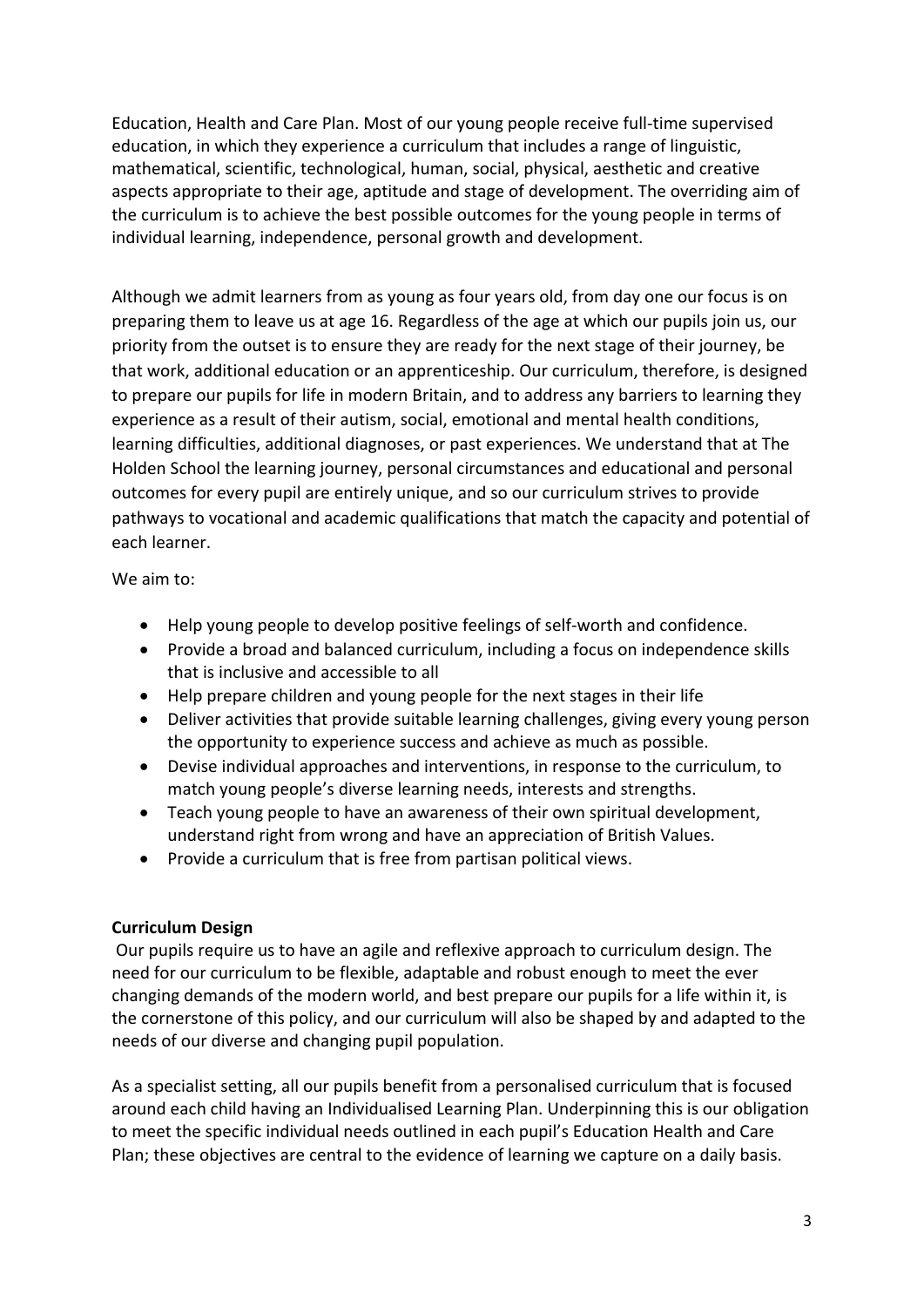While not bound to as an independent provider, our school is committed to covering aspects of the National Curriculum, adapted to the current context and needs of the pupils at The Holden School. This commitment must however be consistent with any statement of SEN or Education Health Care Plan for any young person, which may well prioritise particular subjects or key areas of learning.

Our curriculum is designed on the following 10 principles:

a) Meeting individual needs is set in the context of a broad, balanced, relevant and differentiated curriculum that helps pupils understand the world in which they live.

b) The most significant barriers to learning for some pupils stem from negative (or restricted) social and educational experiences in the past. Establishing and sustaining engagement in learning is key.

c) The three priorities in our curriculum design are functional literacy, functional numeracy, and personal development.

d) The wellbeing of all learners is fundamental to their success in school and beyond.

e) Outstanding progress is possible for every pupil at The Holden School, but will look different for every pupil. The curriculum should be sufficiently flexible to enable pupils to achieve and exceed the expectations outlined in their personalised targets and Education, Health and Care Plans.

f) External examinations and accreditation may be appropriate for some pupils, and our curriculum should provide pathways to academic success where that is the case.

g) Development of communication, sensory processing and emotional regulation skills are fundamental to the progress our pupils make.

h) The path towards maximum independence and autonomy when leaving us at 16 starts on a pupil's first day at The Holden School.

i) All pupils are entitled to a curriculum that supports the development of their personal moral values, respect for religious values, and tolerance of other people's backgrounds, beliefs and ways of life

j) Our pupils may need to be grouped with reference to their needs and cognitive ability, rather than strictly on their chronological age

Approaches used to plan and deliver the curriculum are devised to meet the needs of individual learners, for some this will be through specialist subject focused approaches.

Alongside an academic curriculum, all pupils have an Individual Learning Plan. This was something we developed to facilitate the planning, assessment and recording of progress in relation to an individual learning programme. Our Personalised Curriculum is a person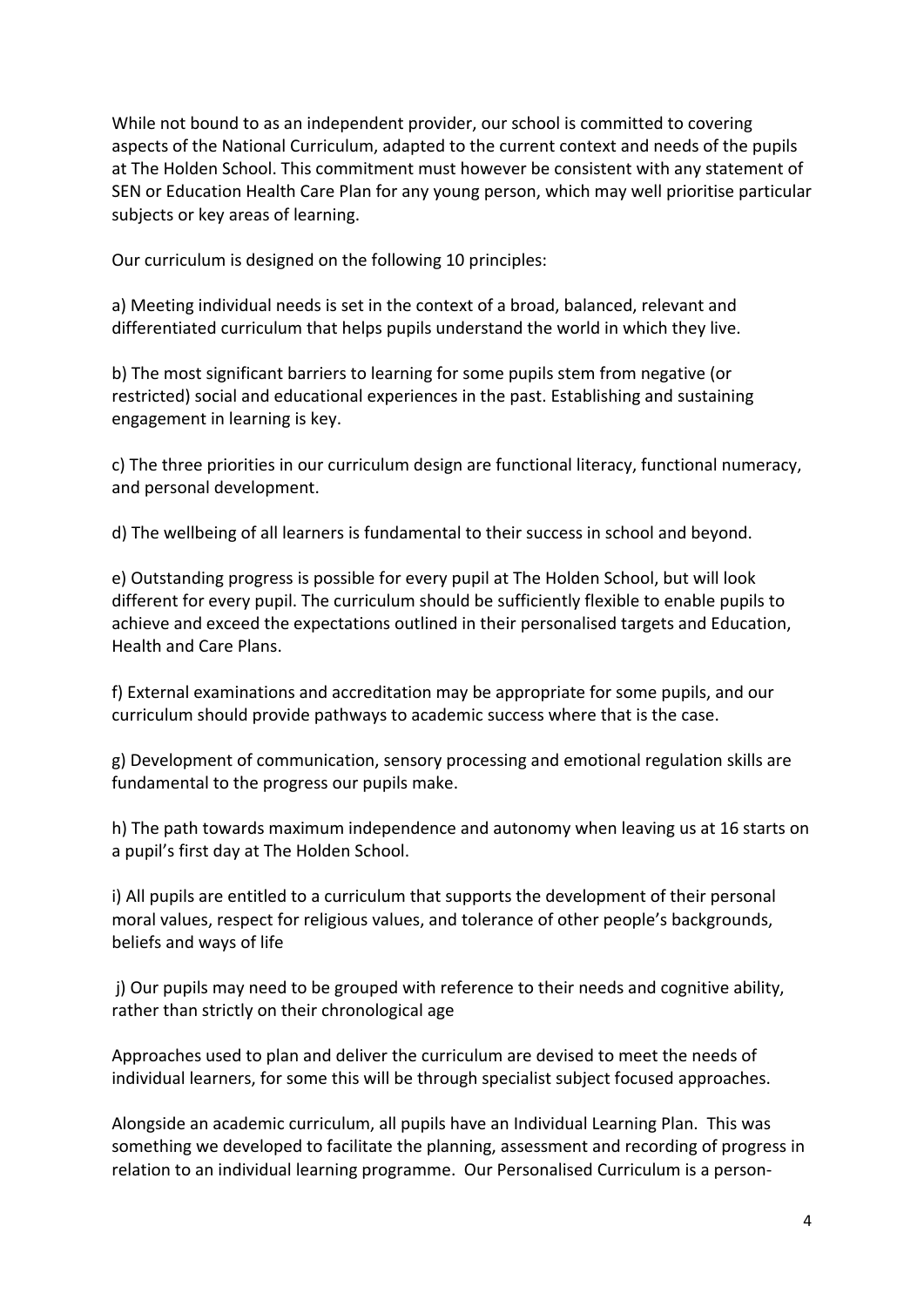centred needs-led approach rather than a subject-based and content-driven approach, which has been developed in order to facilitate the planning and assessment of learning for young people to address those need identified in their EHC plans and who don't make progress in a neuro-typical way.

The overall design of our Personalised Curriculum addresses some key issues relating to appropriate learning approaches for young people with learning difficulties. It is made up of five main cross-curricular areas; communication and interaction (which includes literacy, cognition and learning (which includes numeracy), personal, social and mental health, sensory and physical (including occupational therapy), and preparing for adulthood. These areas correlate directly to the young person's EHC planning document, and aim to work towards outcomes that are decided upon by a multi-disciplinary team.

Learning intentions are then assessed and progressed upon using a 4-scale approach of development- specifically Prompting, Fluency, Maintenance and Generalisation.

This curriculum ensures that learning is centred on what that person needs and wants at its very core, and means progress is achievable for all.

## **Implementation**

The first steps of target setting for the young people is to find out where they were in their previous placement, if appropriate; from this point the teacher will set a range of tasks and sessions based on this level in order to gage whether they need to challenge or support at a lower level. They will then baseline the child using: Early Star Reader or Star Reader IXL for Maths Blackwell Spelling Test CAT score

Thrive/Motional Assessment

In order to produce next steps and appropriate learning for the young person. This process usually takes a half term at least due to the young person settling in to a new environment.

During this time, the young person will also be seen by a range of specialists at the school, which will further inform how the young person works best, and interventions that may need to be put in place in order for them to extend their learning. These professionals include Occupational therapist and Speech and Language therapists.

The Curriculum is organised for pupils in the following ways:

EYFS

Please refer to the school's EYFS Policy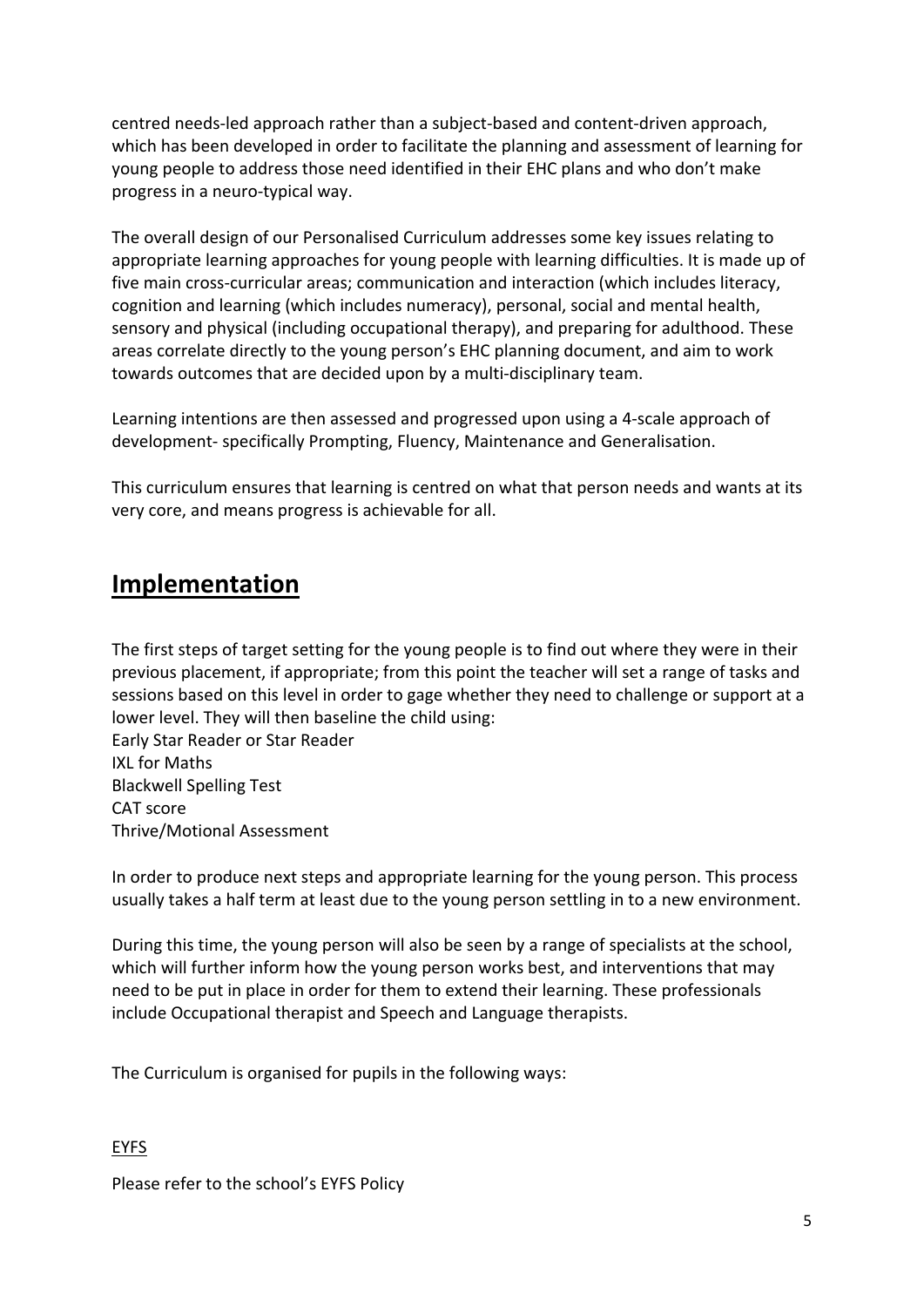| Key Stage 1 & 2                       | Key Stage 3                           |
|---------------------------------------|---------------------------------------|
| English                               | English                               |
| Maths                                 | Maths                                 |
| Humanities - History, Geography & RE  | Humanities - History, Geography & RE  |
| Science, Computing, Design Technology | Science, Computing, Design Technology |
| Art and Design, Music                 | Art and Design, Music                 |
| PE Plus Outdoor Learning              | PE                                    |

Although Key Stage 1 and 2 classes are taught all areas of the curriculum in discrete lessons, half-termly topics provide opportunities to enrich learning and bring together experiences across different subjects.

In Key Stage 3 the curriculum is designed to give pupils access to age-relevant curriculum content (EG Shakespeare or 'Acids and Alkalis'), but delivered at a developmentally appropriate level. Cross-curricular learning is promoted where possible, but there is not prescribed topic cycle.

| Curriculum - Key Stage 4                         |  |
|--------------------------------------------------|--|
| Linguistic                                       |  |
| Mathematical                                     |  |
| Scientific                                       |  |
| Technological                                    |  |
| Human and Social Physical Aesthetic and Creative |  |

In KS4, pupils have further opportunities to develop their own personal interests throughout the curriculum. Due to learning barriers linked to developmental delay and/or time out of school during their previous placements, most pupils have not acquired the academic standards expected of their chronological age when they start at The Holden School. Our emphasis, therefore, is on rate of progress that is measured against the pupil's starting point, rather than age related expectations. We carefully assess our pupils' levels of tolerance so that we are sure that they can successfully meet appropriate challenges. We aim to balance this by also giving pupils opportunities to gain qualifications or accreditations that are not exam-based. It is of the utmost importance to us that our pupils do not have experiences of failure, as these are usually what have led them to withdraw from learning and have contributed significantly to poor emotional wellbeing in their previous educational settings. Staff make use of the AQA Unit awards programmes with all of our pupils in as many areas as possible to assist them to gain certification. This enables all pupils to gain certification which is nationally recognized and appropriate to their own individual needs and also helps to improve pupil self-esteem and confidence. Short courses are also available in independent living and employability as well as more personalised programmes such as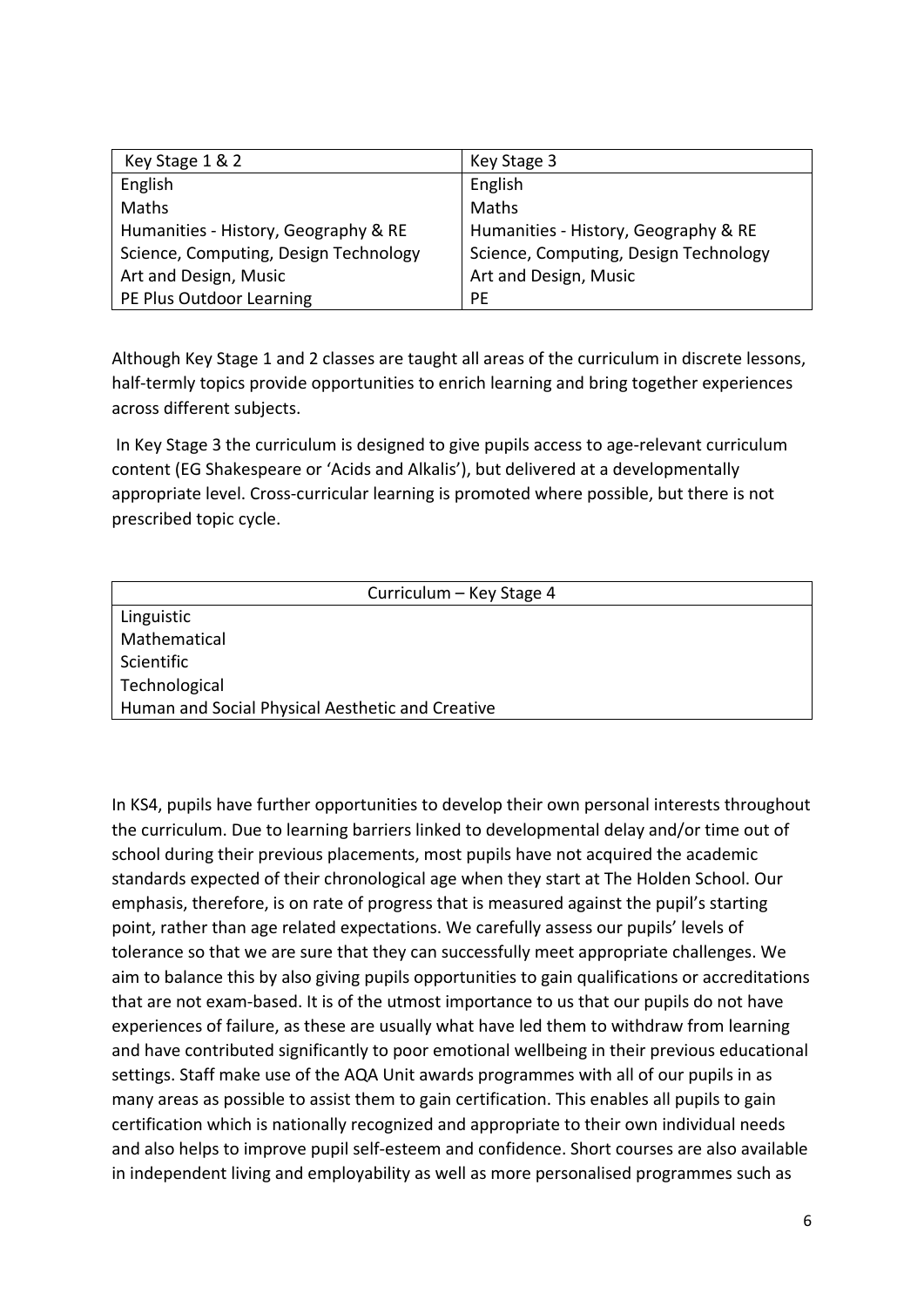animal care, construction and woodwork are offered by alternative provisions that some of our pupils access. Work experience will be set up in areas that have been identified by pupils of interest to them and which can be facilitated through school in partnership with external providers in order to develop both academic and developmental objectives.

Some of our pupils are academically able, but their difficulties managing their anxiety mean that the pressure of taking exams of any kind is counterproductive for them as it would be detrimental to their emotional wellbeing. The use of Functional Skills programmes in KS4 helps prepare pupils through practical skills in English, Maths and IT whilst providing individuals with essential knowledge, skills and understanding as well as practical experience that will enable them to operate confidently, effectively and independently in taking their next steps for life after school. With parental permission, pupils will be entered into Functional skills exams at levels determined by staff through their own assessments to ensure they leave school at the end of Year 11 with a qualification relevant to their ability, and which will enable them to engage in a post 16 course of their own choice.

Personal Development at The Holden School covers a significant proportion of our curriculum, including PSHCE, SMSC and British Values, Citizenship and development of Cultural Capital.

Personal development therefore is identified as key in all areas of the school, and addressed by joint working between education and therapy colleagues. In all, that the school offers the key is to provide for the support and challenge that meet individual interests and aspirations. In terms of delivery, the key features of personal and social development are covered in the Key Stage 1 and 2 curriculum through elements of the Coram Scarf programme.

The school strives to ensure that young people leave equipped with the knowledge, understanding, skills and attitudes to cope with life in the wider world; in particular, to establish positive relationships and to be able to live safe and healthy lifestyles.

Wherever possible, initially pupils will take a test at a lower level than they are capable of, in order to compensate for anxieties (most will never have sat an external test before) and to develop confidence in the whole process in order that they gain the level that staff expect of them and is crucial in the next steps of their education choices. All KS4 pupils have Key skills, IT, PE and PSHE on their timetables, but all other sessions are personalised to take account of their needs in readiness for leaving The Holden School at the end of Year 11.

#### **Curriculum Delivery**

#### Structure of the School Day

The school opens to pupils at 8:45am, and pupils go home at 2:45pm (1:45pm on a Friday). The school day is carefully planned in each class, according to the needs of pupils. There are four main learning activities in each class, each day. These are augmented by several carefully planned and structured, shorter activities to support literacy, numeracy and personal development. Each class submits a timetable for approval to the deputy head teacher. Schemes of Work and Lesson Planning Curriculum planning will reflect both the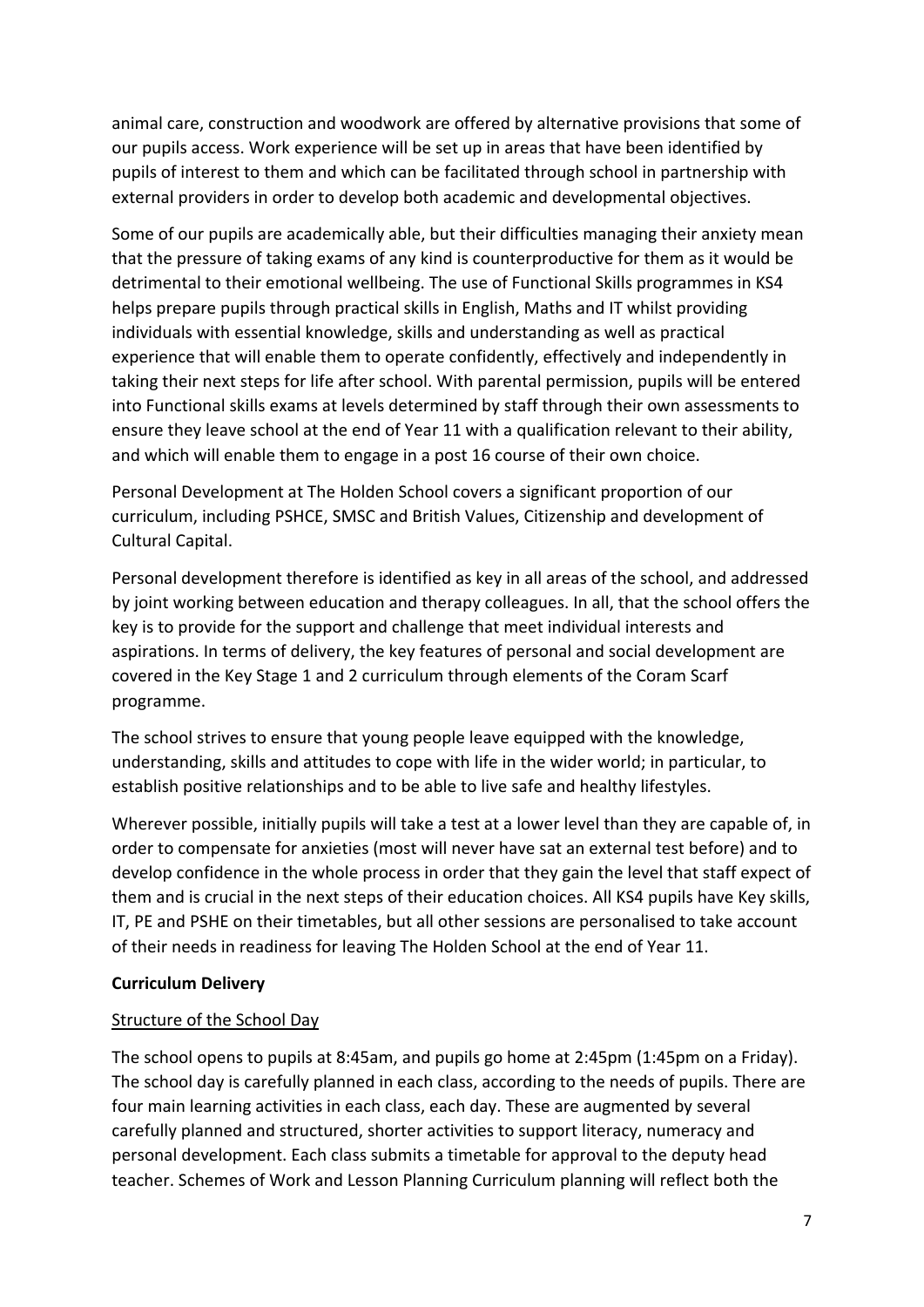breadth of the Curriculum, and our specialist-individualised curriculum. Each subject leader is required to have long and medium term planning of work for all subjects, related, where appropriate, to the curriculum and AQA requirements. This planning will be followed by all teaching staff and their delivery monitored by subject leaders. Planning sets out how the content of the course is structured, so that pupils' skills, knowledge and understanding are developed progressively, and how the teaching is organised. (See additional assessment policy). In order to best meet individual pupil and class needs, teachers have the autonomy to plan individual lessons, or sequences of lessons, in different ways. Teachers are expected to the Curriculum monitoring system (Solar) with evidence of achieved targets.

#### **Homework**

When used correctly, homework can be a valuable aid to learning. Used in the wrong circumstances, it can be counter-productive to an individual's progress, and their attitude to school. At The Holden School, we take an entirely individualised approach and encourage all parents to provide opportunities for reading at home, following either the school scheme, or materials in the home. We also know that many of our pupils often find it difficult to generalise learning, ie. transfer newly acquired skills to different settings, and so we also ask parents to encourage their son/daughter to demonstrate the same skills and knowledge they demonstrate in school, at home or in the community.

#### **Roles and Responsibilities**

#### *The Headteacher and Deputy Head Teacher will ensure that:*

- They have an oversight of curriculum structure and delivery within the school.
- Detailed and up-to-date schemes of learning are in place for the delivery of courses.
- Schemes of learning are monitored and reviewed on a regular basis.

• Levels of attainment and rates of progression are discussed with teachers on a regular basis and that actions are taken where necessary to improve these.

• Overall trends in progress and attainment inform strategic school development planning.

#### *Subject Coordinators will ensure that*:

• Long term planning is in place for all subjects. Schemes of learning are designed using the school pro-forma and will contain curriculum detail on context, expectations, key skills, learning objectives, learning outcomes, learning activities, differentiation and resources.

• Schemes of learning encourage progression at least in line with national standards.

• There is consistency in terms of curriculum delivery. Schemes of learning are in place and used by all staff delivering a particular course.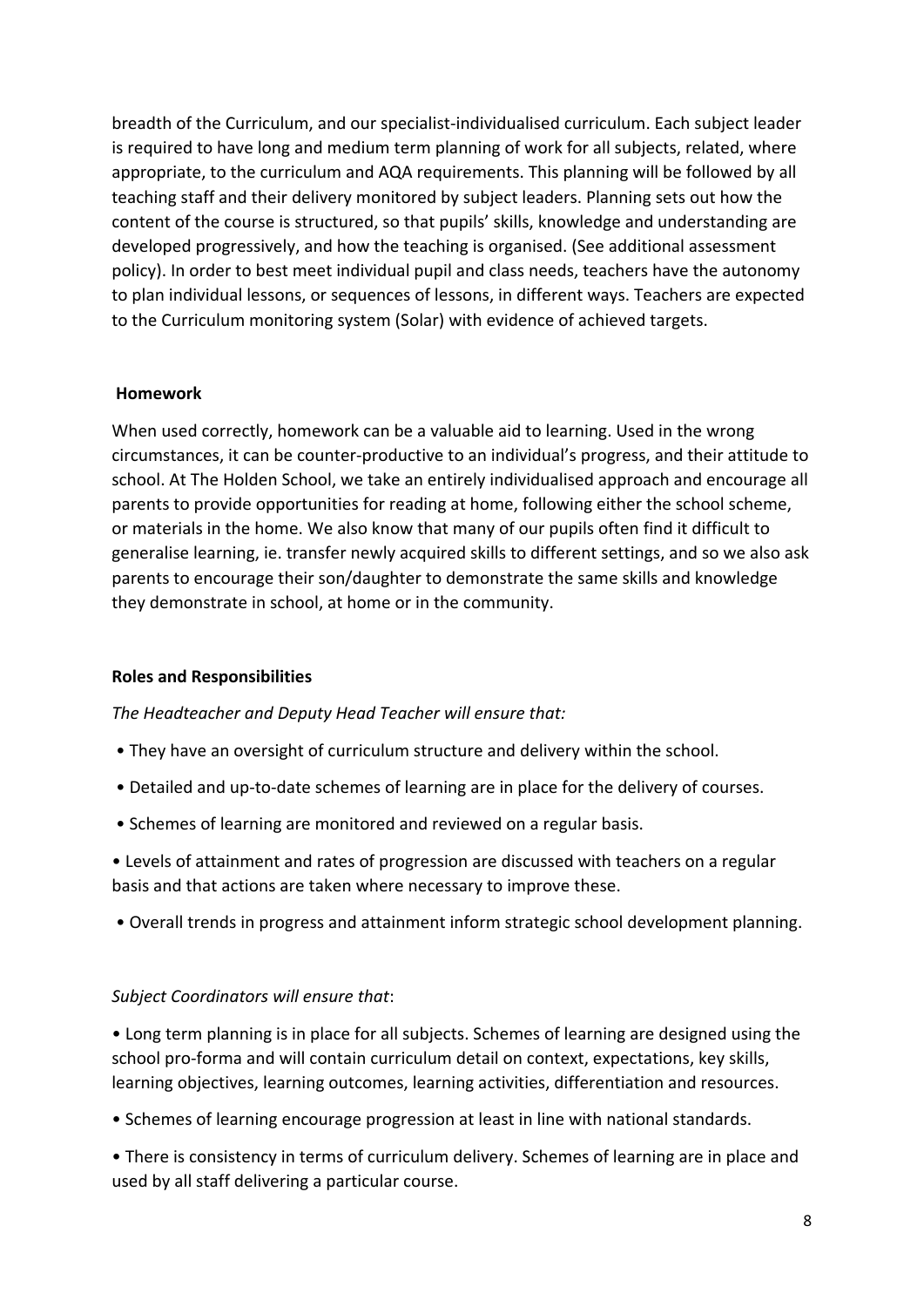• Appropriate awarding bodies and courses are selected so that they best meet the learning needs of our pupils.

• Where necessary an appropriate combination of qualifications or alternative qualifications is offered which best suit the needs of learners.

• Assessment is appropriate to the course and the pupils following particular courses. There should be consistency of approach towards assessment.

• Pupil performance data is reviewed on a regular basis to ensure that any necessary changes in terms of curriculum delivery are planned and carried out in a timely fashion.

• They share best practice with other colleagues in terms of curriculum design and delivery.

• They oversee CPD needs with regard to curriculum planning and delivery within their area of responsibility

#### *Teaching staff and learning support staff will:*

- Ensure that the school curriculum is implemented in accordance with this policy.
- Keep up to date with developments in their subjects.

• Have access to, and be able to interpret, data on each pupil to inform the design of the curriculum in order that it best meets the needs of each cohort of pupils.

• Share and exchange information about best practice amongst their colleagues in different schools and through external networks, resulting in a dynamic and relevant curriculum.

• Participate in high quality professional development, working with other teachers to develop their skills in understanding the learning needs of their pupils and how best to address those needs and engage them.

• Work in partnership with other agencies to provide an appropriate range of curriculum opportunities.

• Actively support pupils in their progress through the new curriculum.

#### *Pupils will:*

• Be treated as partners in their learning, contributing to the design of the curriculum.

• Have their individual needs addressed, within both the school and extending beyond the classroom into the family and community through a curriculum that offers breadth, support and challenge.

• Be given additional support if they start to fall behind in their learning, helping them get back on track quickly.

• receive coordinated support to enable them to make the appropriate curriculum choices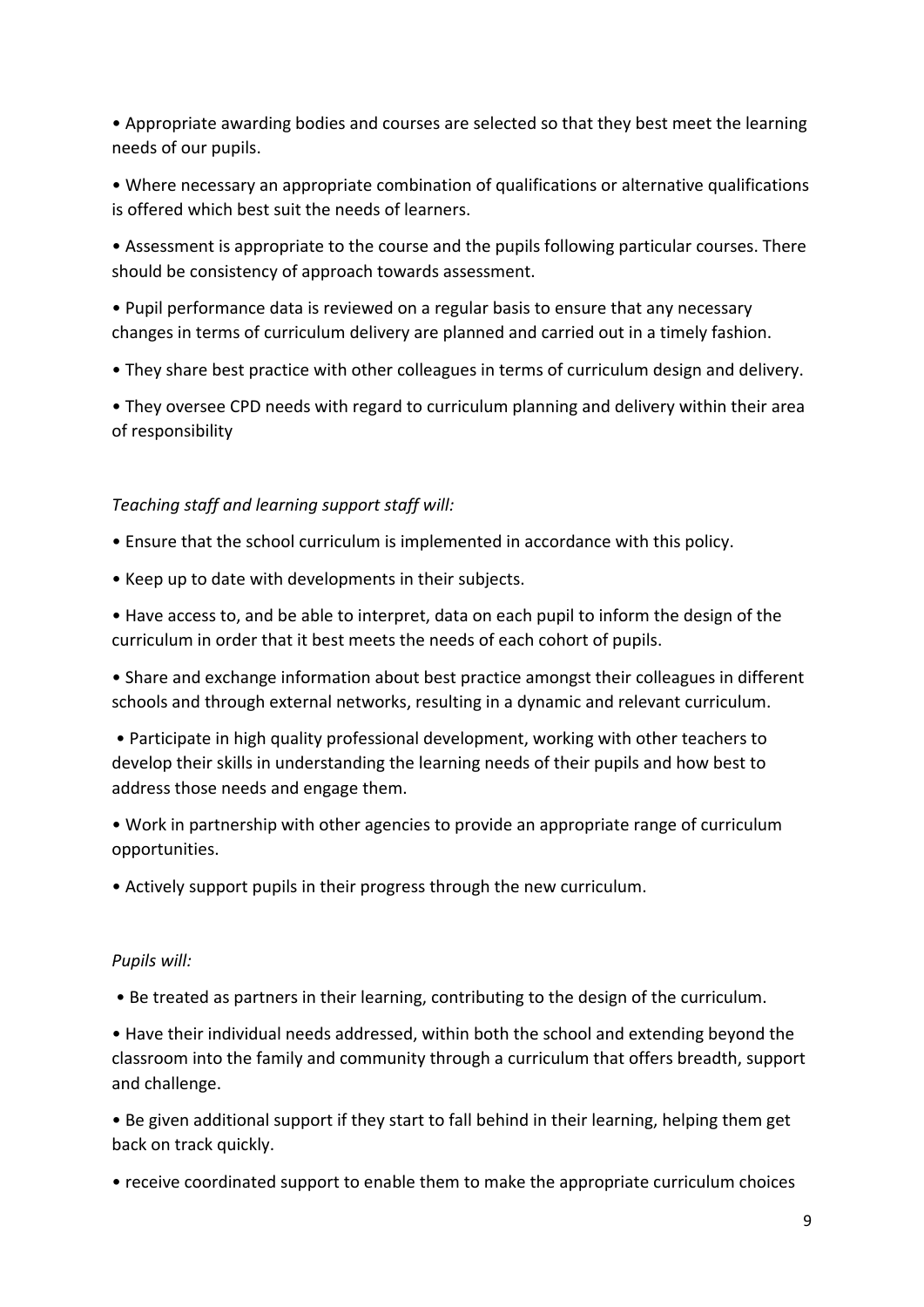#### *Parents and carers will:*

• Be consulted about their children's learning and in planning their future education.

• Be confident that their child is receiving a high quality education that is designed to meet their learning needs and which will equip them with the skills they need to thrive throughout their lives.

- Be informed about the curriculum on offer and understand the rationale behind it.
- Support learning at home where possible

### **Impact:**

#### Subject Leadership:

Subject leaders have school-wide responsibility for the coordination of their subject. They are required to submit to the headteacher and deputy head teacher a subject development action plan, including detailed plans for enrichment activities throughout the year. Subject leadership forms part of the appraisal and professional development programme for teachers.

| <b>Subject</b>              | <b>Subject Lead</b>      |
|-----------------------------|--------------------------|
| English                     | Mana Sahami              |
| Maths                       | Mana Sahami              |
| Science                     | <b>Matthew Lucas</b>     |
| History                     | Jodie Molyneux           |
| Geography                   | Jodie Molyneux           |
| Art                         | Michelle Stubbs          |
| Design Technology           | Michelle Stubbs          |
| PE.                         | Adam O'Brien             |
| Careers & Duke of Edinburgh | Michelle Stubbs          |
| Computing                   | <b>Matthew Lucas</b>     |
| PSHCE/SMSC                  | Natalie Van-Son          |
| <b>RE</b>                   | Natalie Van-Son          |
| Music                       | Nathan Bellevue de Sylva |

#### **Quality Assurance**

The quality of education provided to pupils at The Holden School is subject to regular and varied assurance activity. These include: